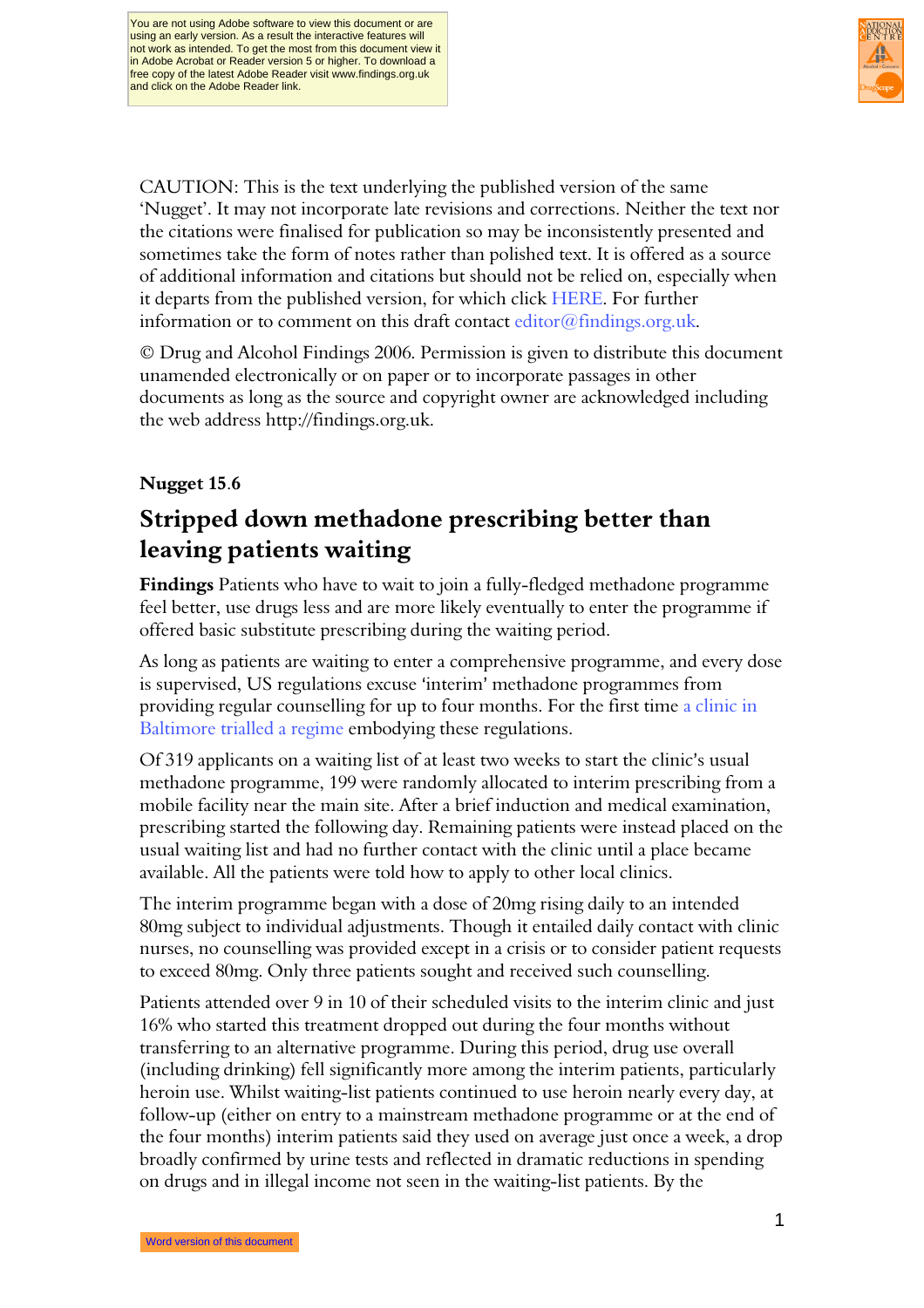end of the four months, three quarters of the interim patients had started a fully fledged methadone programme (most at the study's clinic) compared to just a fifth of waiting-list patients.

In context None of the eligible patients refused to join the study, a sign of the attraction of the chance to gain immediate access to methadone. However, as well as methadone, they were guaranteed a place in the main programme after four months if they had not yet found an alternative. This might itself account for why so many more were able to start fully-fledged treatment.

That this was not all there was to it is suggested by the most relevant earlier study. This did not offer a guaranteed place yet still found that bridging the waiting period with a (more or less) methadone-only stop-gap cut heroin use in half compared to simply being placed on a waiting list. $^1$  In this study, too, entry in to treatment was improved without adversely affecting subsequent retention. $^2$  Similarly, in Oslo a buprenorphine-only bridge for patients awaiting entry to the methadone programme cut drug use and improved well-being compared to a placebo, and more patients stayed in treatment, though eventual entry rates to the methadone programme seemed unaffected. $^3$ 

US and UK studies have shown that accelerating entry to methadone programmes greatly increases uptake without adversely affecting later retention or outcomes, exposing delays as a barrier to treatment, not a filter to exclude the unmotivated or unpromising.<sup>4567</sup> British services have successfully countered the effects of delay by arrangements such as interim prescribing from GPs.<sup>8</sup> In one of the few direct tests of interim arrangements in the UK, a Scottish clinic overwhelmed by referrals introduced a programme which streamlined treatment entry and provided psychosocial support only when the client sought it. $\degree$  60 of the 101 patients were discharged to further treatment but many preferred the less demanding regime, resulting in longer than expected stays before transfer. Whilst in the programme patients reported dramatic reductions in injecting and decreases in crime and depression.

Though the featured study concerned interim entry arrangements, others have trialed stripped down methadone programmes as an alternative to more comprehensive provision. For low-risk patients only, an English service replaced key-working with fortnightly drop-ins during which clients might be counselled by any member of the team.<sup>10</sup> Capacity increased yet patients were satisfied with the service and well retained. Without such selection, and if the caseload is severely problematic and unstable, such arrangements have proved untenable because crises demand repeated intervention<sup>11 12</sup> and despite costing less, cost-effectiveness in terms of \$ per abstinent patients deteriorates.<sup>13</sup> Whether extra services create substantial extra gains will depend partly on how well targeted and adequate those services are - little added value can be expected from adding irrelevant or poor provision.<sup>14</sup> <sup>15</sup> An alternative to a stripped down programme is to allow patients to choose whether and when they want counselling. In Toronto this and other relaxations in the regime increased capacity without affecting retention or on-top drug use.<sup>16 17</sup>

Practice implications Subject to sufficient assessment and monitoring to ensure clinical safety, starting prescribing in the absence of regular counselling or other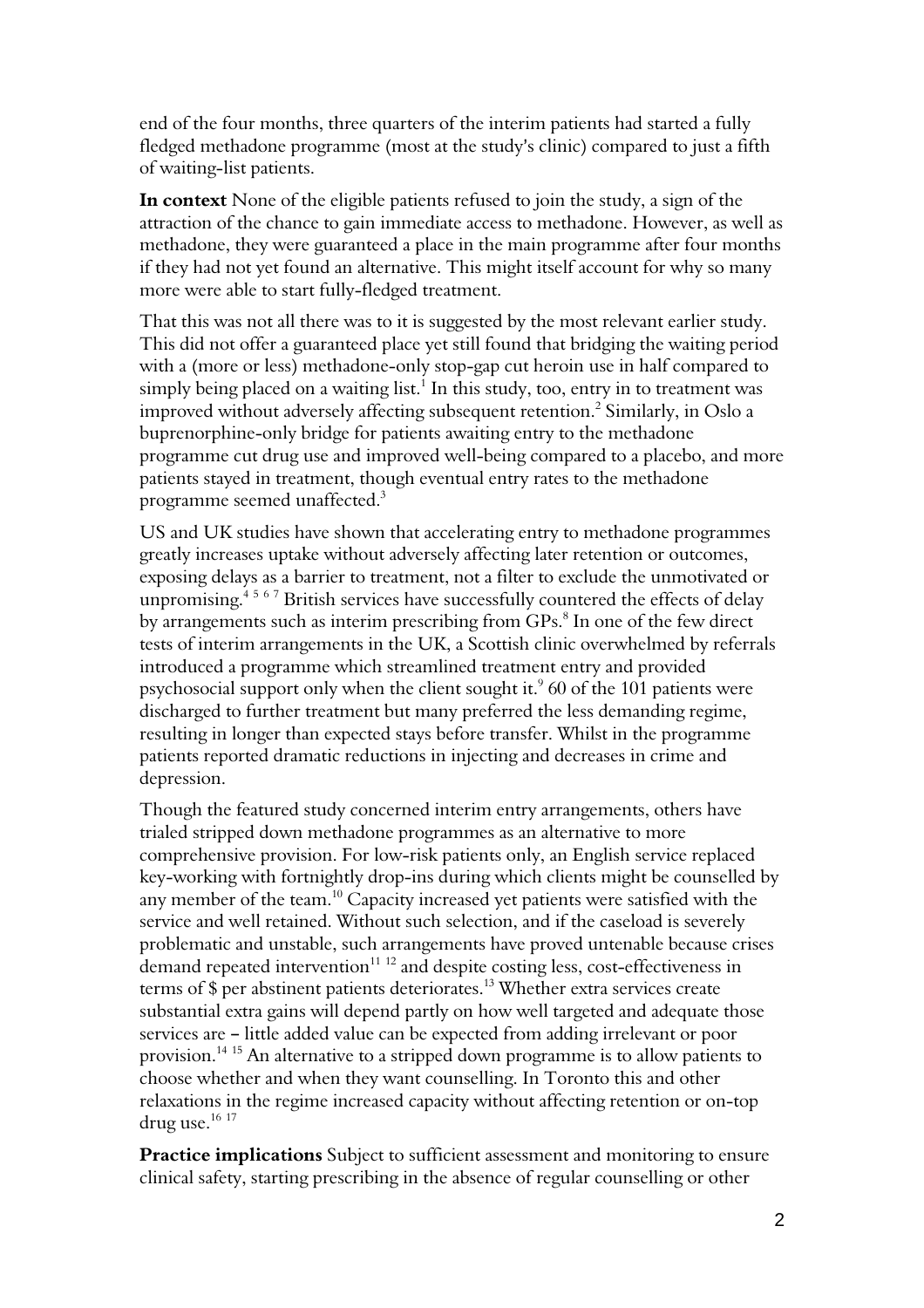<span id="page-2-0"></span>psychosocial supports is preferable to simply leaving patients waiting, even for a few weeks. Patients reduce their drug use, health risks and criminal activity, and more go on to enter the main programme. For some patients, little more may be needed and such programmes can form a longer term alternative to more intensive support. These patients might be identified by how well they do on the interim programme. However, it also clear that multiply problematic clients benefit from regular counselling and well targeted ancillary services, and without these will suffer repeated crises, in the end demanding more intensive and expensive intervention. Cost-effectiveness is probably maximised by making more intensive and extensive services available for those who feel they need them, or where referral to such services seems advisable. NTA guidance defines the start of treatment as the date methadone is first dispensed, meaning that so long as care planning has occurred,<sup>18</sup> interim arrangements such as those trialed in the featured study not only benefit the patients, but can help services meet both waiting list and recruitment targets.

Featured studies Schwartz R.P. et al. "A randomized controlled trial of interim methadone maintenance." Archives of General Psychiatry: 2006, 63, p. 102-109.

Contacts Robert P. Schwartz, Friends Research Institute, Inc, 1040 Park Ave, Suite 103, Baltimore, MD 21201, USA, rschwartz@friendssocialresearch.org.

Nugget 1.4 • Nuggettes 1 issue 12, 2 issue 11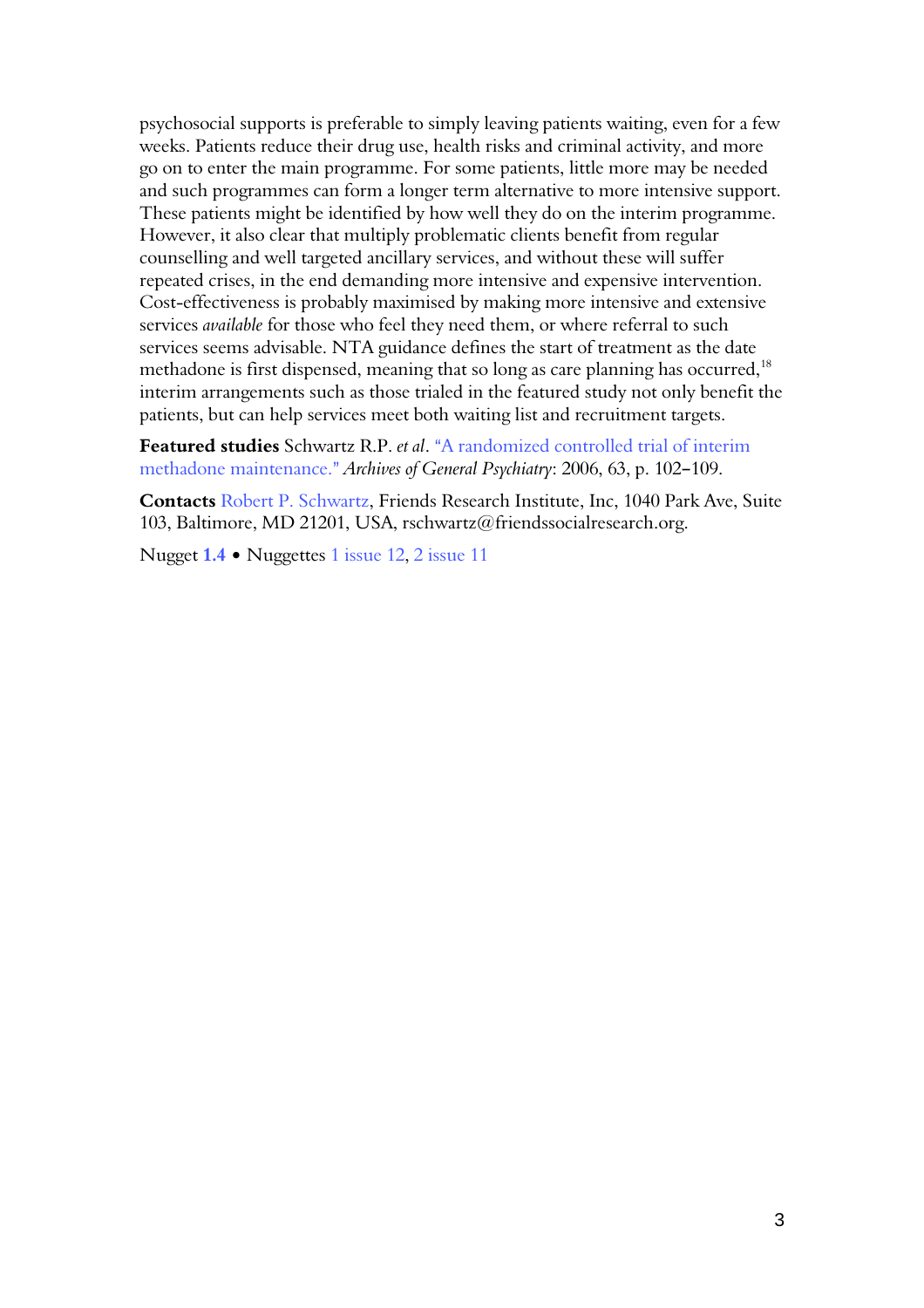# Appendix to Nugget 15.6

NB This appendix is not nor is it intended to be a comprehensive review of the literature but to be sufficient to support the statements made in the main text.

## About the study

None of the eligible patients refused to join the study, itself a sign of the attraction of the chance to gain immediate access to methadone. Few subjects were lost to the study for other reasons, suggesting that the results were not due to the recruitment of an atypical set of patients.

Patients in the interim programme not only had this to sustain them during the waiting period but also were guaranteed a place at the end of it. How much each of these features contributed to the improved entry rate is unclear. It is possible that more waiting-list only patients would have entered treatment had they too been guaranteed a place, and that some failed to do so simply because they could not find a slot.

Over 8 in 10 of the interim patients simply transferred to the study clinic's usual programme at the end of their four months of interim prescribing, a result which suggests that either they were in no hurry to access counselling, or they were unable to secure alternative placements. If the latter then the same shortage of places might account for why so few waiting-list patients entered treatment during the four months, if the former, then together with the generally impressive outcomes, one has to question the added value of counselling.

The study does not report how many of the waiting list patients were offered a place at the clinic before the end of the four months. If few were, then scarcity of treatment slots becomes a likely explanation for the findings. If instead typically they were offered a place, then withering of motivation in the face of delay becomes the more likely explanation.

### British studies

In England faced with caseload which made traditional one-to-one key working unsustainable, a drug service divided its clients in to high and low threshold.<sup>19</sup> The latter were uncomplicated clients (eg, no children or mental illness) who have been in treatment for over six months and have been assessed by the team to be on an appropriate level of methadone. Key working was retained for high threshold clients but low threshold clients instead asked to attend the service on a drop-in basis between 09.00 a.m. and 12.30 p.m. on Tuesday mornings. Their methadone prescriptions were adjusted so that they were required to come in on this day to see a member of staff. The group were divided roughly in half with 16 clients attending one week and the remaining 18 clients the next week. Instead of seeing a designated worker they saw a member of the clinical team. The staff report that "100% of clients stated that they preferred a drop-in approach. They felt that they could discuss issues with all of the workers and were satisfied with their methadone dosage ... The team's reaction to the service was also positive; this model of working was safe and efficient ... The clinicians believed that the screening and selection process for clients enabled them to use this model of brief contact with clients safely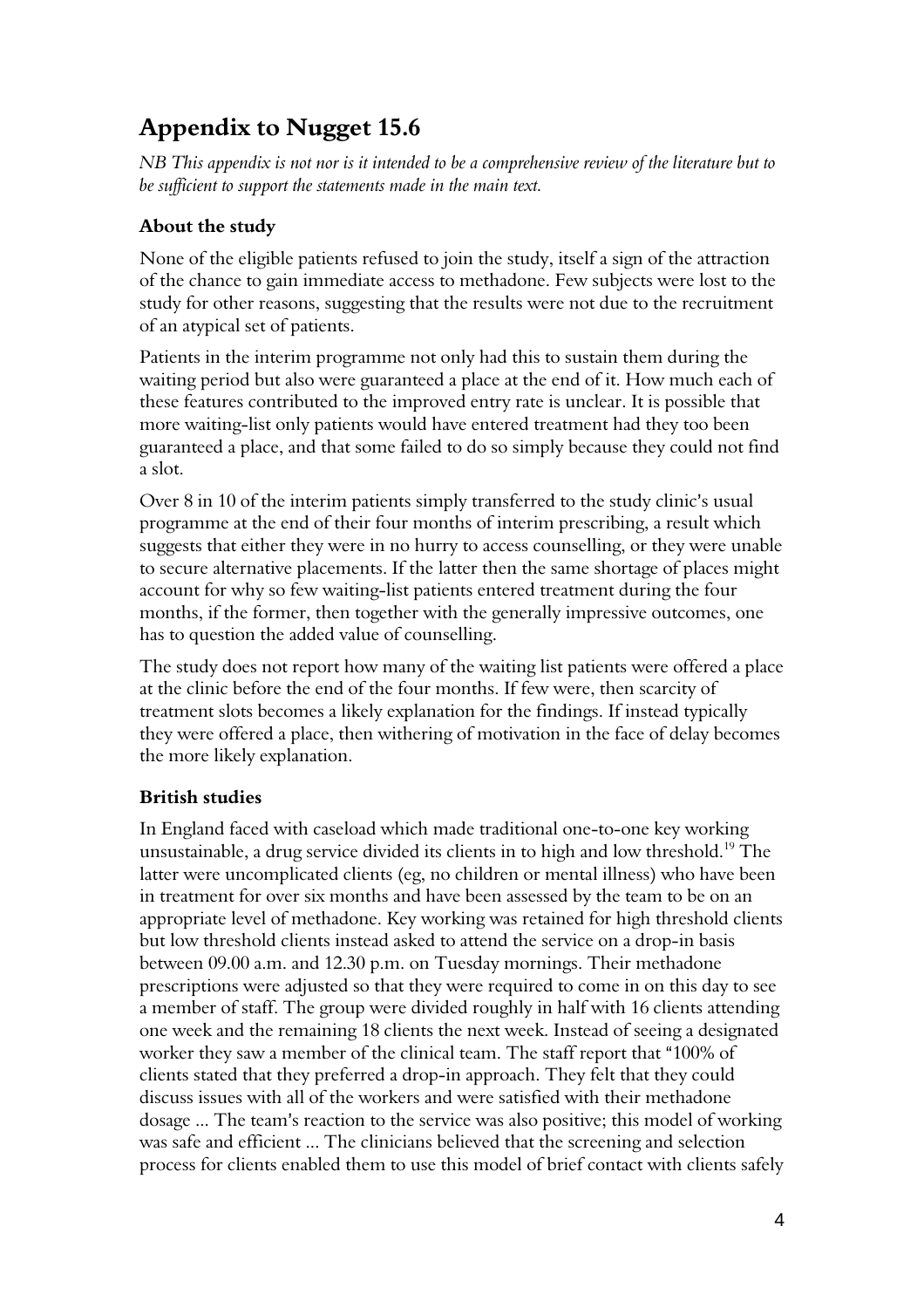... The best sign of success is the 100% retention rate to the service over three months."

Long waits for methadone prescribing meant twice as many patients dropped out at a clinic in south London. For the study 182 patients attending for assessment were randomly allocated to a normal waiting period before treatment started (four to 12 weeks) or to accelerated entry (about two weeks).<sup>20</sup> Almost twice as many (41% v. 23%) of the normal entry patients did not start treatment. Of those who did start, slightly more rapid entry patients later dropped out but this effect was marginal, suggesting that rapid entry enabled more referrals to engage with treatment. Previous work at the same clinic had shown that while waiting for treatment to start, patients did not reduce their heroin use, but that this fell rapidly after entering treatment.<sup>21</sup> The implication of the two studies is that the longer someone waits, the less likely they are to start treatment, and even if they do start, they will have spent longer at risk from dependent heroin use.

In contrast, in a national sample of methadone prescribing services in England, waiting longer for an assessment did not mean more people failed to turn up, and waiting longer for treatment entry was unrelated to whether patients were still in treatment three months later. $^{22}$  However, this study simply recorded waiting times rather than deliberately changing them. Many other influences could have affected both waiting times and treatment uptake, obscuring the effect of the former on the latter. For example, most services tried to arrange interim prescribing by GPs and they may have also tried to get some types of clients in earlier than others.

A prescribing service in Scotland found itself overwhelmed by referrals and unable to chase up people who failed to attend for appointments.<sup>23</sup> The solution was to introduce a 'low threshold' methadone programme which, as well as streamlining treatment entry, provided counselling and other forms of help only when the client actively sought them. Doses started at around 40mg and increased to an average of about 60mg before discharge. At first patients had to attend five times a week for their prescriptions to be dispensed but later this was restricted to an initial phase after which weekly attendance was required. The 'chaotic' caseload was typically unemployed and recently or currently homeless and injecting several times a day. The effect was to widen treatment access, the impact on retained patients was beneficial, and many went on to the full prescribing programme or to GPs. The outcome data came from MAP questionnaires applied at intake and 8 weeks by clinical staff so are vulnerable to over-optimistic reports of progress. 69 of 101 patients were retained long enough to complete the 8-week follow-up. They reported dramatic reductions in injecting from four times a day most days to seven days out of 30 and just once on each of those days and the % sharing works in the past month fell from 15% to 4%. The % involved in crime fell significantly and depression receded. 60 of the 101 patients were discharged to further treatment. Discharged patients stayed for typically 4.5 months, longer than envisaged, partly because many did not want to transfer to the more comprehensive prescribing programme.

UK drug service clients value counselling and feel it is effective but generally do not find prescribing services meet their needs in this regard.<sup>24</sup>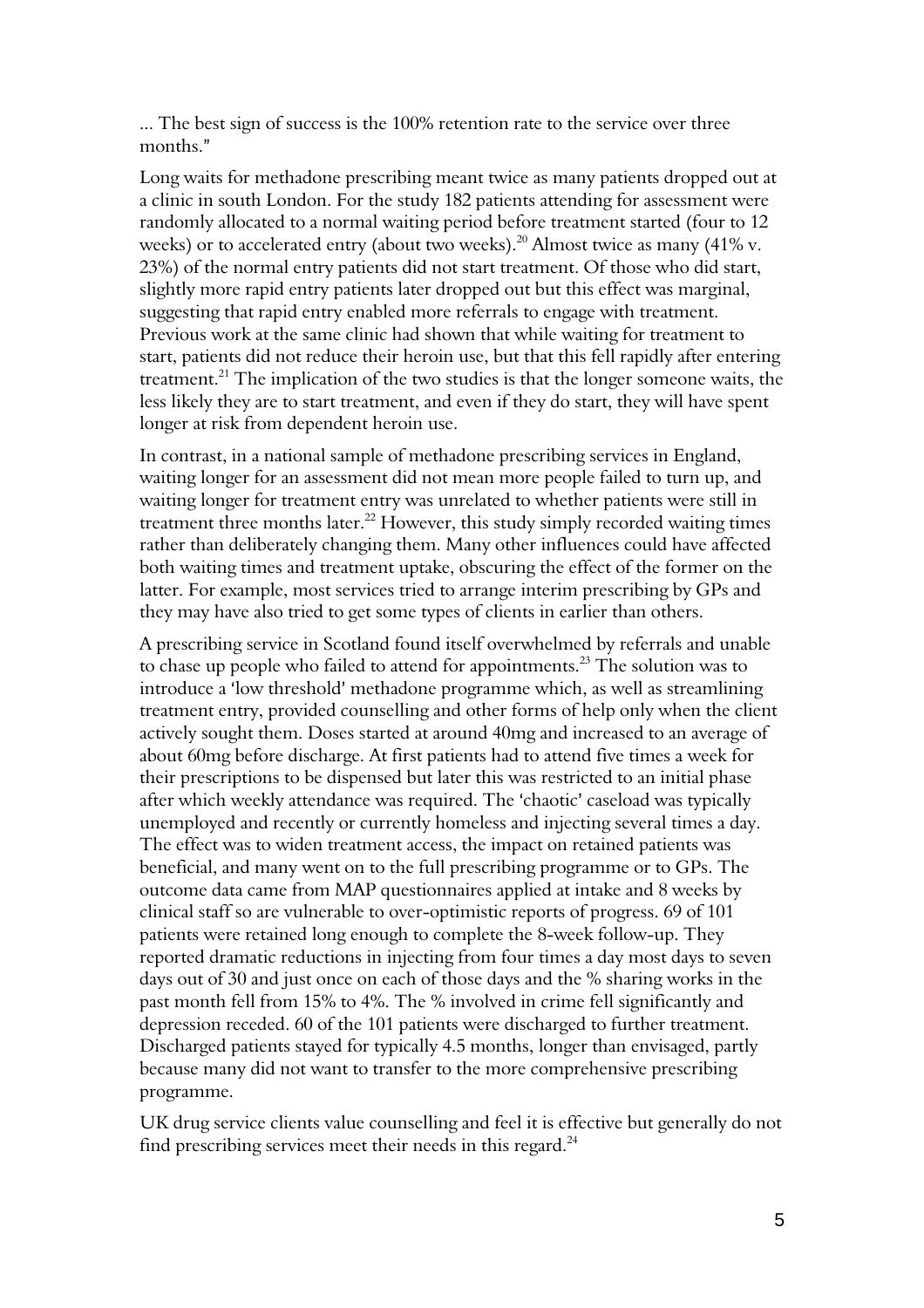#### Other studies

In the early 1970s in Chicago a "pre-treatment" programme was established for patients awaiting entry to Chicago's methadone programmes. There is no formal report on the evaluation which compared patients who opted for and entered this service versus those who waited in the usual way.<sup>25</sup> The pre-treatment service consisted almost entirely of doses of methadone. Urine specimens were collected three times a week and patient filled out some forms weekly reporting on his activities. "During a 16-week study of pre-treatment patients, it was found that there was no improvement in employment status, but there was a substantial decrease in narcotics use as well as a substantial decrease in self-reported illegal activity. The pre-treatment patients reported less than half the amount of illegal activity as those who were simply put on a waiting list. The most encouraging finding of the study was that when openings occurred in regular treatment units, seventy percent of the pre-treatment patients accepted, in contrast to only 28 percent of those who were left on the waiting list."

Around 1970 a US methadone programme abandoned the attempt to allocate half its patients to a methadone-only regime and allowed all patients on-request access to a range of psychosocial services.<sup>26</sup> Despite the contact entailed in daily supervised consumption and high doses of methadone (80–120mg) "many addicts .. exhibited a patent need for other help" once the honeymoon period of the start of prescribing (about four weeks) had passed. Patients all had repeatedly relpased to heroin use following withdrawal and had multiple felony convictions but were free of psychosis and other drug dependencies. The authors felt that the changes in their lives force by blockade levels of methadone required substantial readjustments on the part of the patients resulting in a need for crisis intervention which 79% accessed.

In February 1987 a clinic that provided initial medical evaluation, methadone, and AIDS education, but did not include formal drug abuse counselling or other social support services was established in New York City.<sup>27</sup> Only minimal ad-hoc counselling and other on-site services were provided but patients did have to attend five days a week for methadone consumption to be supervised by a nurse. Doses started at 20-30mg and rose slowly to about 80mg, individually adjusted. A sample of 301 volunteer subjects recruited from the waiting list for treatment in the Beth Israel methadone programme were randomly assigned to immediate entry into the interim clinic or one of two control groups who waited (at the time waits averaged three months) for entry to the methadone comprehensive programme. Each group had an equal chance of entering or being transferred to this programme when a slot became available. Unlike the featured study, the interim patients were not guaranteed a place but they did have regular quasi-clinical contact; like the interim programme patients, one of the control groups entailed fortnightly urine tests and follow-up questionnaires which the patients may have seen as part of the treatment programme, a greater degree of attention than is typical of waiting lists. However, since the analysis focused on the first month of the wait normally only one or two such contacts would have occurred. The other control group did not have these contacts but recruitment to this group ceased (and it was dropped from the analysis) when it was clear that people were not prepared to join a study which gave them a two in three chance of not gaining quicker access to methadone. At the same time,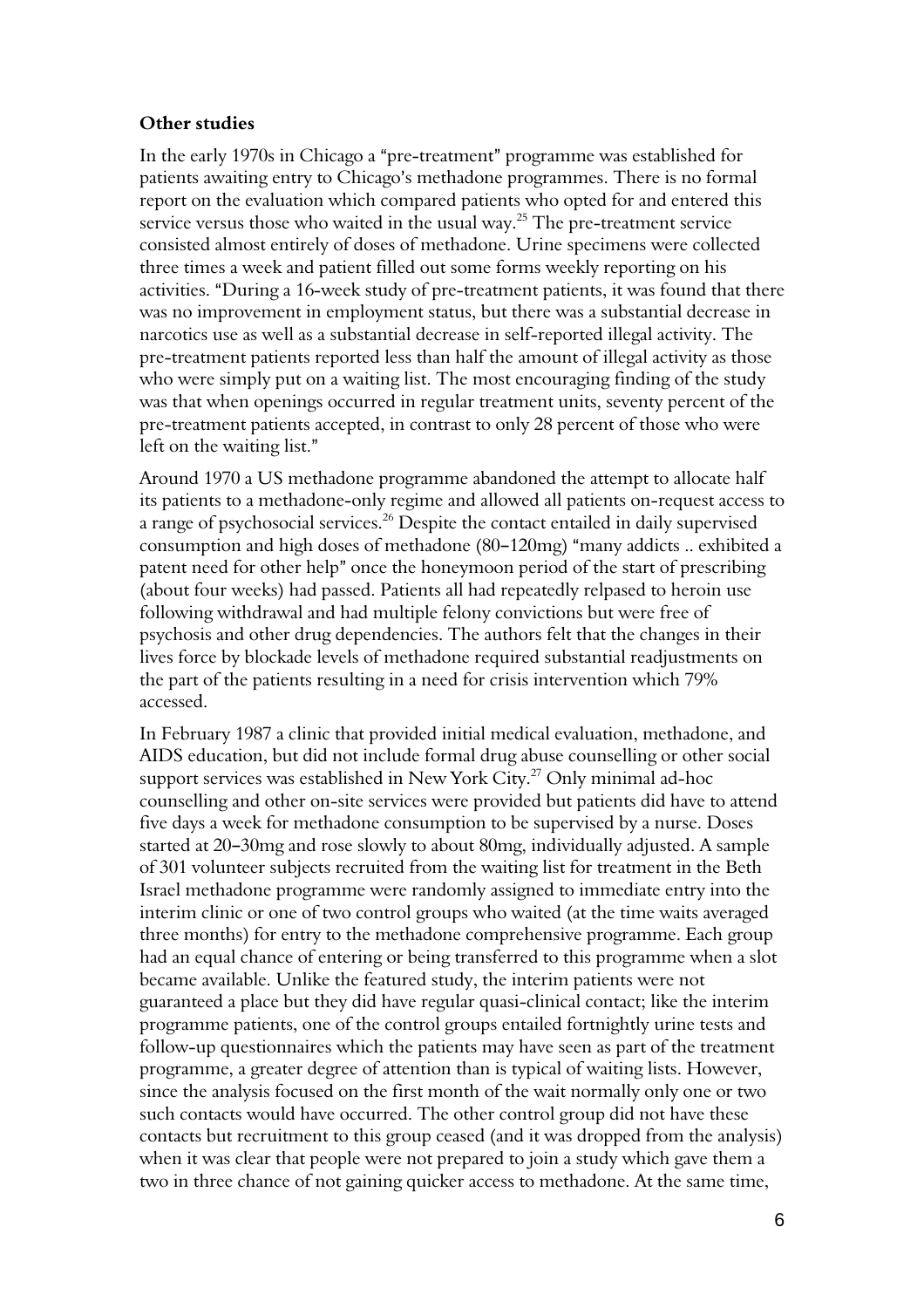the time spent on the waiting list was limited to one month before patients transferred to the interim programme. Over this month urinalysis follow-up data showed a significant reduction in heroin use in the experimental group (from 63% positive at intake to 29% positive) with no change in the control group (62% to 60% positive). No significant change was observed in cocaine urinalyses (approximately 70% positive for both groups at intake and follow-up). 16 months after the interim programme had started a higher percentage of the experimental group were in treatment (72% vs 56%). The conclusion was that compared to waiting list, limited services interim methadone maintenance can reduce heroin use among persons awaiting entry into comprehensive treatment and increase the percentage entering treatment.

After the initial research reported above the interim clinic continued as routine practice until 1992. Patients could opt for this while waiting for usual treatment but the interim clinic itself became full and operated a waiting list though typically shorter than that for comprehensive treatment. A later study based on clinic records for all patients admitted in 1990 and 1991 showed that retention to one year was only slightly and non-significantly worse among patients who entered treatment via the interim clinic, despite comparable caseloads.<sup>28</sup> The two groups did not differ with respect to demographics. The three-, six-, and 12-month retention rates of patients first admitted to the interim clinic were 78%, 69%, and 62%, respectively. The three-, six-, and 12-month retention rates for patients admitted directly to a traditional methadone clinic were 84%, 76%, and 68%, respectively. The interim clinic six-month retention rate of 69% was better than 16 out of 21 programmes reported on by the US GAO in 1990.

In Oslo researchers tried prescribing buprenorphine to tide over patients awaiting methadone treatment. This is the abstract of the study: $^{29}$  "Aims To evaluate whether buprenorphine, even without additional control and psychosocial treatment and support, alleviates the problems faced by patients waiting for medication assisted rehabilitation (MAR). Design A randomized, double-blind, 12-week study of Subutex  $\mathcal{O}$  versus placebo without additional support as an interim therapy. Participants One hundred and six patients, 70 males and 36 females, waiting for MAR in Oslo. The average age was 38 years with an average history of heroin use of 20 years. Fifty-five patients were assigned to buprenorphine and 51 to a placebo. Intervention Subutex <sup>®</sup> or placebo sublingual tablets were given under supervision in a daily dose of 16 mg with the exception of a double dose on Saturday and no dose on Sunday. Measurement Retention, compliance, self-reported drug-abuse, wellbeing and mental health. Findings The average number of days of participation was significantly higher in the buprenorphine group, 42 (median: 29) compared to 14 (median: 11) for the placebo group ( $P < 0.001$ ). The retention of patients after 12 weeks was 16 patients in the buprenorphine group and one patient in the placebo group. The buprenorphine group had a larger decrease in reported opioid use (p < 0.001) and in reported use of other drugs, tablets and alcohol abuse ( $p < 0.01$ ). The group also showed a stronger increase in wellbeing ( $p < 0.01$ ) and life satisfaction  $(p < 0.05)$ . None of the participants died. Conclusion The patients waiting for MAR benefited significantly from the buprenorphine as an interim therapy according to retention, self-reported use of drugs and wellbeing. However, the patients had difficulties in remaining in treatment over time without psychosocial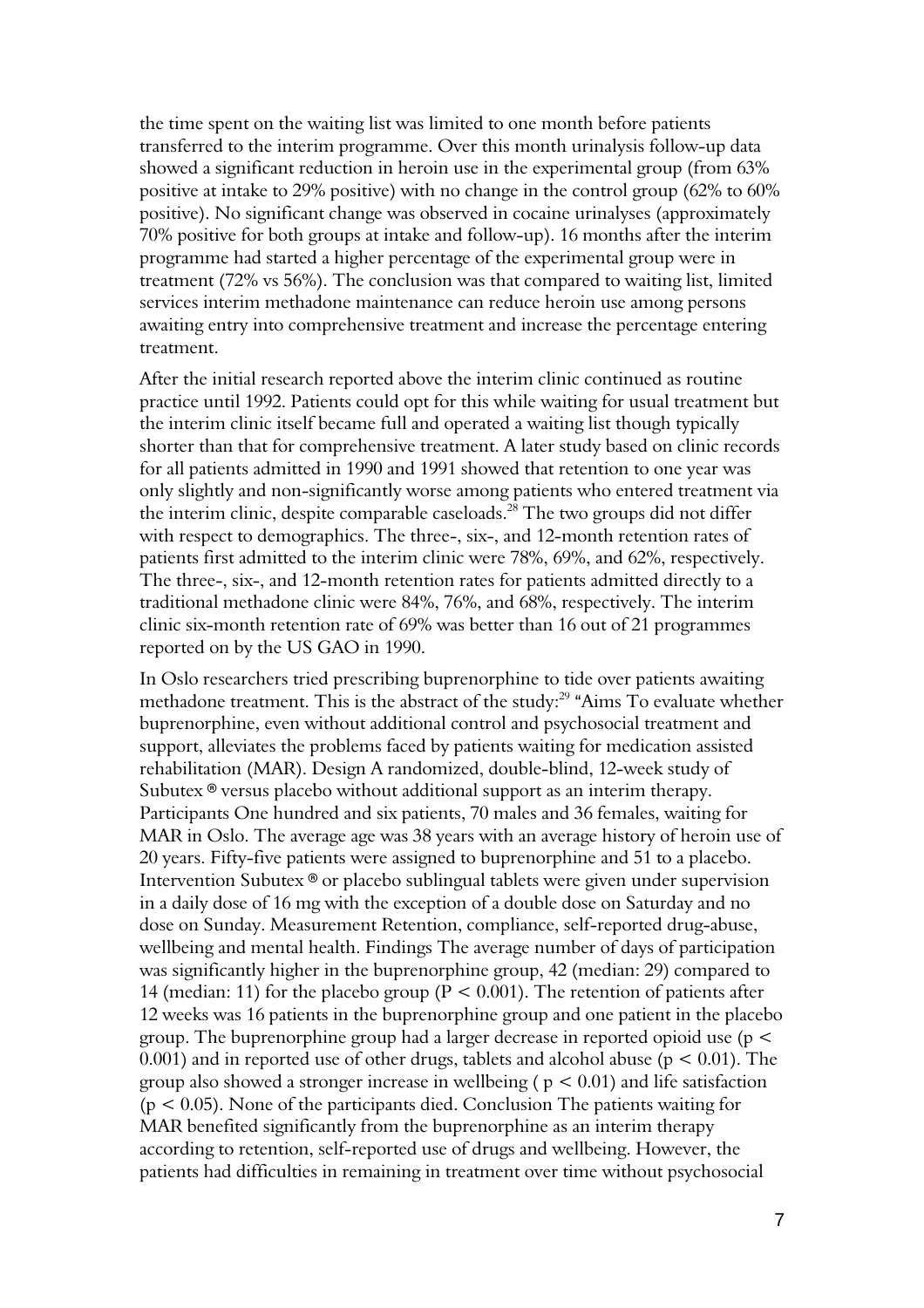support." The study was initiated in the face of a substantial waiting list of often severely affected patients awaiting the comprehensive services mandated by the state. Following the 12 weeks of the study all patients were offered buprenorphine while they awaited entry to the full programme. The placebo group effectively started the study with a buprenorphine detox, reducing from 4mg to 0 in nine days. It was immediately after this that nearly all the drop-out occurred. Most patients guessed correctly whether they were on placebo or active doses so the very low retention in the placebo group may reflect disappointment. 99 of the 106 patients came back to the clinic after 12 weeks to start (or continue) interim buprenorphine treatment, indicating that whilst nearly all the placebo patients did not find it worthwhile to attend while on placebo, nearly all returned when they knew active medication would be initiated.

#### The impact of accelerated entry

Despite a powerful pharmacological inducement, even prospective methadone patients are deterred by long waits. In this modality rapid initiation must be balanced against the risks of prescribing inappropriately or excessively, risking overdose. But within the limits of clinical responsibility, paring pre-treatment delays and 'hurdles' to the minimum increases treatment entry rates without adversely affecting retention or outcomes, exposing delays as simply a barrier to treatment, not a filter to exclude the unmotivated or unpromising.

One US service used extra funding to expand capacity and reduce waiting times from first contact to intake from 40 to 14 days, and to cut the intake process from two weeks to two days.<sup>30</sup> The number of people requesting intake appointments tripled from 35 to 100 per month yet the percentage who kept appointments rose from 33% to 54%, without affecting longer term retention. Another effect was to open up the programme to more socially excluded and severely dependent clients, perhaps the ones least able to hold on for a slot.

In Texas a methadone programme randomly allocated applicants to its usual twoweek comprehensive assessment, or instead started patients on methadone within 24 hours of initial contact.<sup>31</sup> Only 4% of these patients failed to make it to the first dose compared to 26% after extended assessment, yet over the next year just as many stayed in treatment and they did just as well in terms of illegal drug use, HIV risk and social reintegration. The service achieved this result by deciding which assessment elements were essential to determine whether the applicant was eligible for methadone and deferring the rest until after they had started treatment.

The message is an old one. Over 30 years ago a methadone service in Philadelphia tried replacing its two-stage intake procedure (patients had to return the following day for a series of appointments before receiving methadone) with a one-stop, walkin procedure in which initial assessment and the first methadone administration were completed seamlessly on the same day.<sup>32</sup> Two months later about 55% of the one-stop patients were still in treatment but just 30% of those made to return, a difference probably due to patients failing to return after the first contact.<sup>33</sup> After this the two sets of patients dropped out at roughly the same rate. The result was that at five months still over twice as many of the same-day patients were in treatment. As in Texas, the method was to defer inessential assessment elements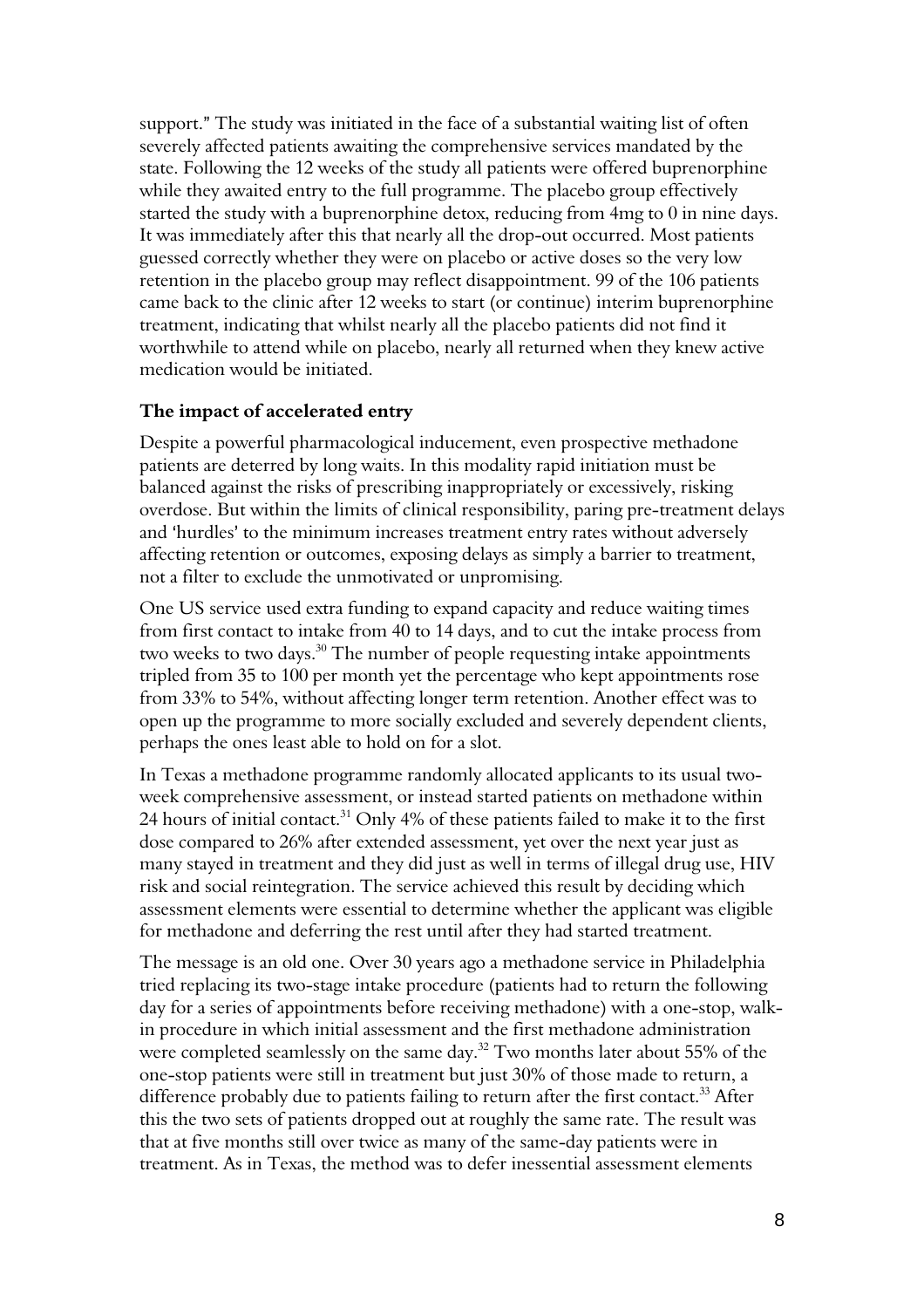until after prescribing was initiated and results were achieved through increased flexibility rather than greater resources.

#### Are cut-down services a viable alternative to more comprehensive programmes?

What happens when you loosen the reins in a methadone programme, streamline intake, let the patients decide whether they want counselling, give them a greater say over doses, cut down on urine tests, allow more take-home doses, no longer treat continued illegal drug use as a disciplinary issue, accept goals short of abstinence from illegal drugs, and have more doctors in the area to whom you can transfer longer term patients? The first thing is that you can treat more patients, the reason why from 1995 this package was introduced at a clinic in Toronto, Canada. Patient numbers doubled and the waiting list was eliminated. <sup>34</sup> The other effect was to create space for groups beyond those prioritised due to special needs such as pregnancy and HIV infection. By the end of the expansion, on average patients were less socially marginalised, but these differences were not huge. More noticeable was that people addicted to opioids other than heroin and who did not inject (or more often, had stopped) now accessed treatment, though in other ways (duration of addiction, other illegal drug problems) they changed little. Retention in methadone treatment and its impact on illegal drug use also altered little.<sup>35</sup> This stability held even when like-for-like (eg, injecting heroin users) patients were compared. Allowing patients to set their own pace in reducing illegal drug use did not mean more used 'on top', on average they attended as many therapy sessions as when these were mandatory, and generally there were no signs that widening access and relaxing the regime had attracted less motivated patients. Confrontations over continued illegal drug use could give way to potentially more productive interactions.

A trial by a research group in Philadelphia randomized patients to one of three conditions:<sup>36</sup>

- minimum methadone services, minimum dose of 60mg without counselling (though counsellors did maintain monthly contact) or extra services (MMS);

- standard methadone services, a minimum dose of 60mg with regular counselling once a week to begin with then adjusted to the stability of the patient but no extra services (SMS); and

- enhanced methadone services, a minimum dose of 60mg with counselling as above but also extra services including regular medical and psychiatric care, social work assistance, family therapy and employment help on site(EMS).

The counselling in the last two conditions actively targeted behaviour change. After 24 weeks all patients were to revert to usual care. 92 patients completed at least 2 weeks of the study and were considered to have participated sufficiently in treatment to be included in the analyses.

Patients were typical of the area's caseload - black single men with extensive criminal histories and most with histories of serious psychiatric disorder who had been using opiates for 11 years - not the best candidates for low intensity care.

While at the end of 24 weeks the patients in the minimum service group did show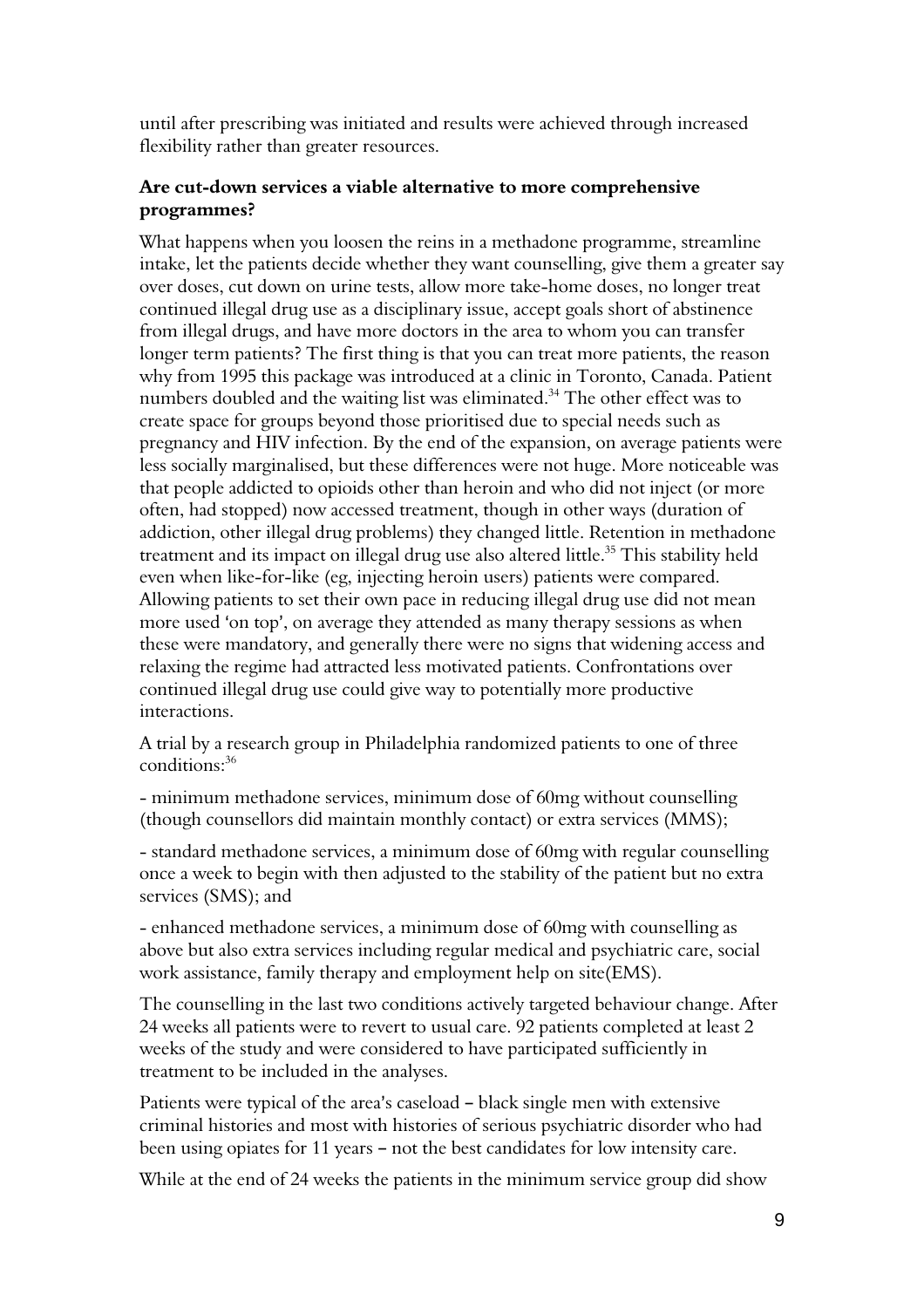reductions in their drug use, the addition of basic counselling was associated with better outcomes and the addition of on-site services led to even better outcomes. Across 90% of patients in the minimal contact group required at least one emergency medical or social service intervention and 69% (all in the first 12 weeks) had to be transferred out of the study's interventions to usual care (similar to the study's standard treatment) after health emergencies or when urine tests revealed "unremitting" continued heroin or cocaine use. 41% of the SMS and 19% of the EMS groups met the criteria for transfer but were not transferred because they were already in treatment of usual-care standards. From the start opiate and cocaine use confirmed by urinalysis was greatest in the minimal care group and did not fall from the starting % of around 60% positive for opiates. Reduction in opiate use were greatest in the enhanced services group. Over the last month of the (approx) six months of the study, the few (10) patients who remained in the minimum methadone services condition had significantly reduced their opiate use from 14 to 3 days a month, their ASI drug problem score had also feel significantly. Though three were now no longer using heroin or cocaine this was not a statistically significant change and nor were any of the other measures of medical legal psychiatric employment or drug outcomes significantly changed, some probably because the numbers were small (involvement in crime was substantially reduced) others because there was simply no noticeable improvement (eg, psychiatric problems). The other two groups had made similar reductions in opiate use and also reduced cocaine use and their involvement in crime and showed improved psychiatric functioning, the latter significantly so in the enhanced services group. There were no significant improvements in employment or medical problems. When the standard and enhanced groups were compared improvements were greater in the enhanced group on 14 out of 21 measures and significantly so in respect of employment, drinking, crime, hospitalisation for medical problems, and % abstinent from opiates and cocaine though not in the average days of use of these substances or overall drug problems. Within four weeks the minimal care patients transferred to usual care showed substantial reductions in opiate and cocaine use, some reduction in drinking, and improvements in employment

A cost-effectiveness analysis of these outcomes found that the cost of services actually delivered (as opposed to available) per patient abstinent from heroin and cocaine was lowest for the intermediate option; further enhancements improved outcomes but were not cost-effective.<sup>37</sup> The main outcomes reported on were for the last month of the six-month period after the study had ended and all patients had returned to usual care though the cost-effectiveness results held also for outcomes at the end of the 24 weeks of the study. In both cases the minimal care condition cost substantially more per abstinent patient. All the patients who started in minimal care were included in that group even if they had prematurely been transferred to usual care. At the end of the follow-up period only the % abstinent from heroin use remained significantly different across the groups. The % abstinent from cocaine and heroin was  $29\%$  in the minimal care group but  $47-49\%$  in the other two groups, among whom the numbers abstinent had fallen since the end of the study, most substantially in the enhanced care group, from 68% to 49%. These outcomes do not reflect the impacts of the treatments at the time they were being delivered but their persisting impacts once they had ended. Costs included the follow-on usual care. This report says that the standard care group were offered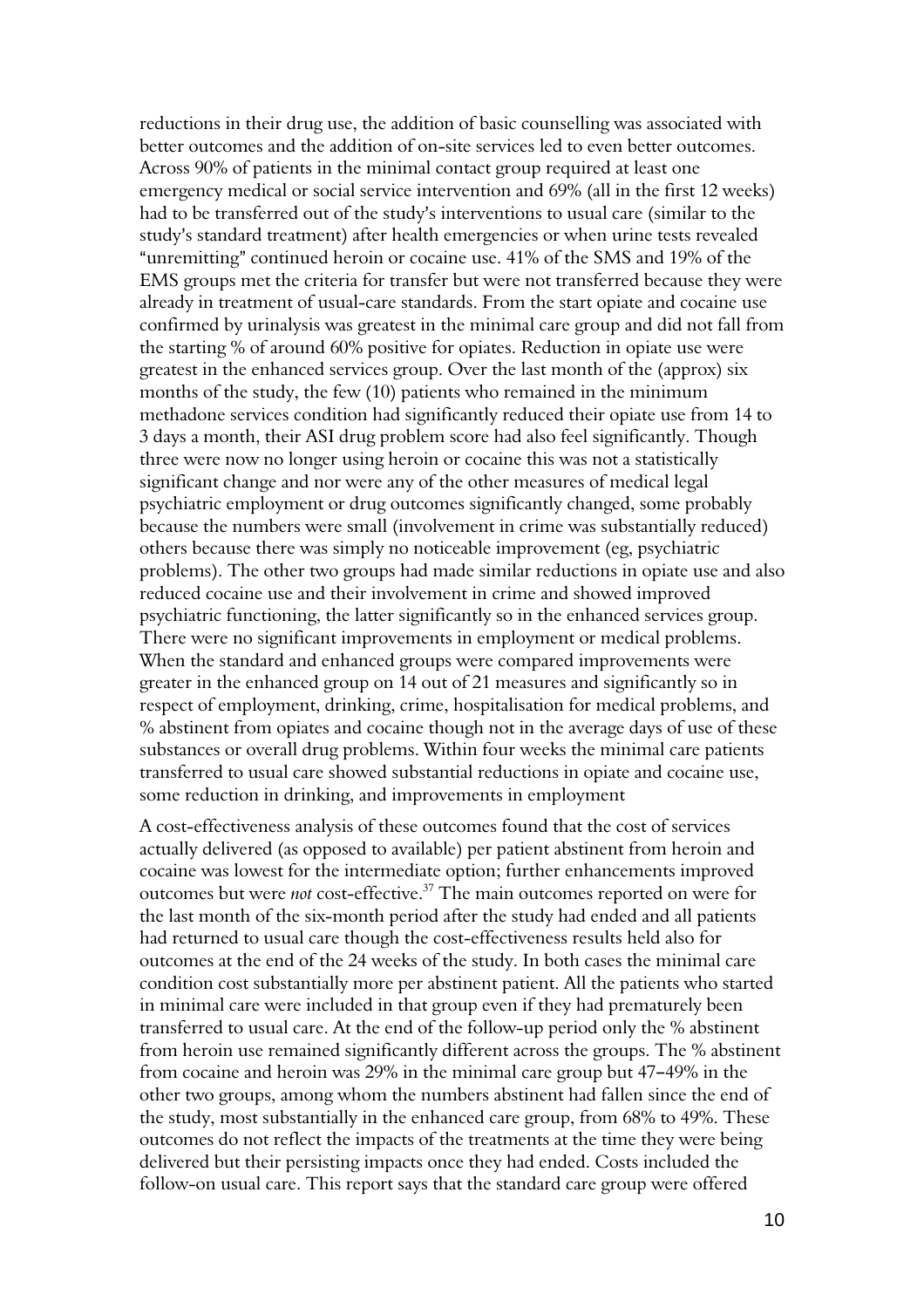three counselling sessions a week (compared to one in the previous report) and then enhanced group seven (though the previous report says that the counselling requirements were the same as in the standard condition).

In the early '90s 353 patients admitted to a US methadone programme were randomly assigned to:<sup>38</sup>

- medication only: subjects in this level saw their counsellor once per month for 15 minutes to complete standard treatment contracts and receive referrals for whatever ancillary services they might need;

- standard: usual care consisting of four weekly individual counselling sessions for the first month of treatment which could then be tapered down to once a month after that. Counselling aimed to curb drug use by focusing on a variety of issues in the client's life which seemed to lead to drug use.

- enhanced: standard care plus an 8-week, twice per week, relapse prevention skill training group and weekly group therapy which might be anger management training, job seekers' workshops, women's and men's self-awareness groups and process groups. Patients could also participate in couples' counselling.

Cutting across these therapy regimes were two contingency conditions:

- none;

B or after 60 days a warning if three urine tests or breath alcohol were positive escalating to dose reductions for continued positive tests and then detoxification and discharge.

Across all conditions methadone doses (around 50mg on average) and staff were held more or less constant. Patients seemed typical of urban US programmes unemployed single and criminally active. In-treatment urine analysis results over the first 18 months for illegal drug use (almost entirely heroin and cocaine) among patients retained for at least a month (all but 16 were) showed that nearly two-thirds of tests were positive. For opiates this was slightly but significantly more likely among patients not subject to contingencies who had been allocated to medicationonly as opposed to standard care. Counter-intuitively, more severely problematic patients (in terms of employment, health, and pre-treatment cocaine injecting) recorded fewer opiate positives in the least intensive regimes and similar results were found for cocaine. This may have been because the enhanced services did not target their extra needs and may have seemed like an irrelevant diversion. All but a fifth of patients (the full sample including early drop-outs) were no longer in treatment after 18 months and this figure did not differ according to intensity of therapy.

That the quality of counselling in methadone programmes does matter was convincingly demonstrated in a further study from the VA-Penn group.<sup>39</sup> This retrospectively examined the differences in outcome for four drug counsellors who were appointed to a large number of clients in a virtually random fashion after the sudden resignation of two counsellors on the VA methadone maintenance program in Philadelphia. They found consistent differences across a range of outcomes between the counsellors. While two counsellors were moderately effective, the third was very effective and the fourth was not effective at all. The most effective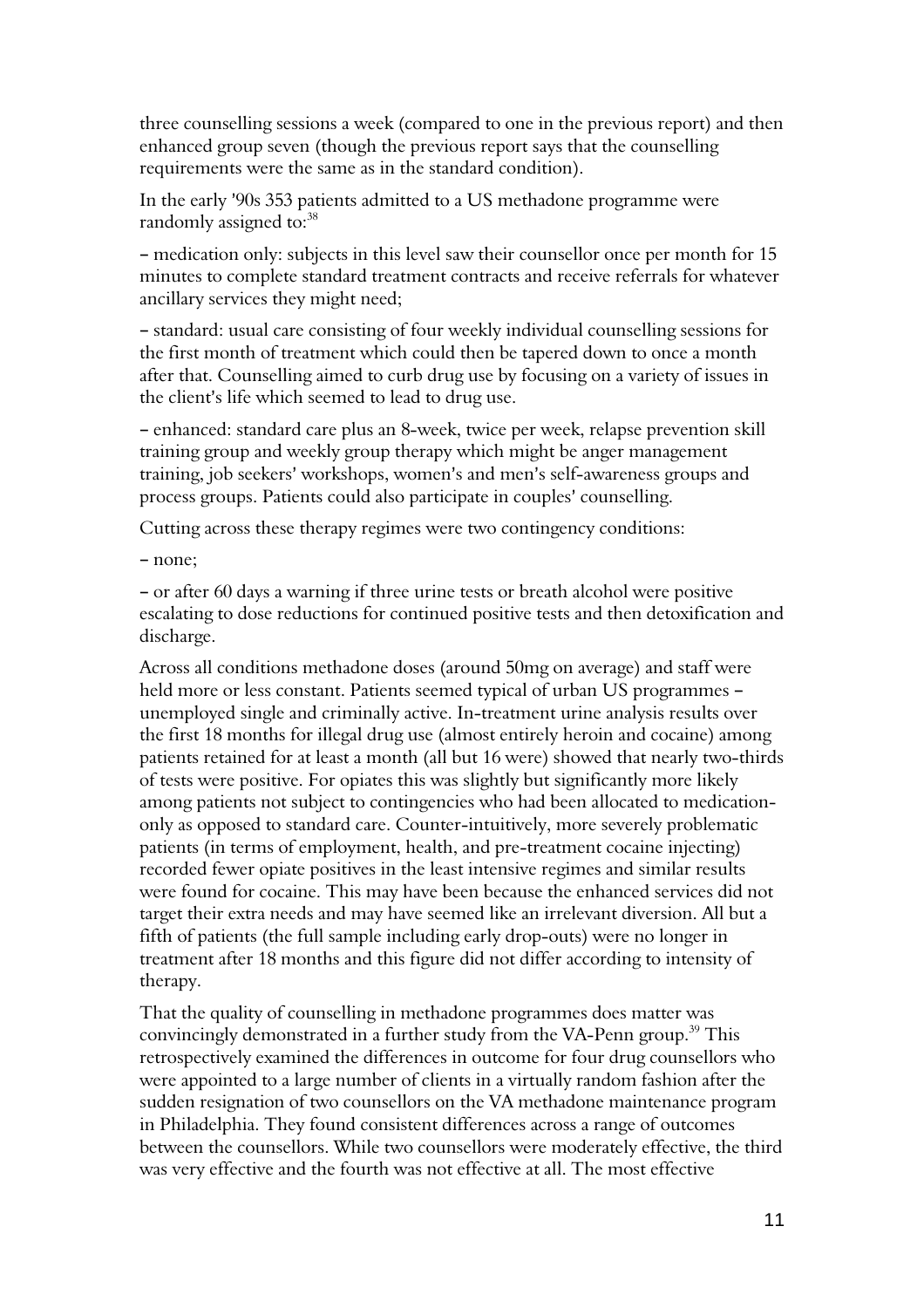counsellor was able to bring his clients to a point over a six-month period where their drug use and unemployment were significantly reduced when compared with the six months prior to the change in counsellor, while at the same time reducing their use of both methadone and ancillary psychotropic prescriptions. By contrast, the clients of the least effective counsellor showed increased levels of unemployment, drug use and criminal activity, and needed more methadone and ancillary medication. When the differences between counsellors were examined, it was found that the most effective counsellor had postgraduate qualifications in psychology, while the least effective counsellor was an ex-addict with no tertiary education; the two moderately effective counsellors also had tertiary education. The three more effective counsellors kept well organised case notes, saw their patients frequently, were consistent in the application of program rules, and often referred their patients to other members of staff within the methadone maintenance unit and to outside agencies for specialist help. The least effective counsellor did not keep adequate case management notes, saw clients relatively infrequently, was inconsistent in responding to rule infractions, and seemed not to refer clients for specialist help. When the case notes were examined in detail for some indication of session content, it became clear that the most effective counsellor was able to help clients anticipate their problems and assist them in developing ways of dealing with them before they arose. This was the quality that most clearly distinguished this counsellor from the moderately effective ones who were similarly qualified. They went on to argue that the techniques reflected in the case notes were consistent with those features of psychotherapy that were found to be effective in comparison with DC in the psychotherapy project.

l

<sup>1</sup> Yancovitz S.R. et al. "A randomized trial of an interim methadone maintenance clinic." American Journal of Public Health: 1991, 81, p. 1185-1191.

<sup>2</sup> Friedmann P. et al. "Retention of patients who entered methadone maintenance via an interim methadone clinic." J Psychoactive Drugs: 1994, 26, p. 217-221.

<sup>3</sup> Krook A.L. et al. "A placebo-controlled study of high dose buprenorphine in opiate dependents waiting for medication-assisted rehabilitation in Oslo, Norway." Addiction: 2002, 97, p. 533-542.

<sup>4</sup> Dennis M.L. et al. AEffectiveness of streamlined admissions to methadone treatment: a simplified time-series analysis." Journal of Psychoactive Drugs:  $1994$ ,  $26(2)$ , p.  $207-216$ .

<sup>5</sup> Maddux J.F. et al. "Rapid admission and retention on methadone." American Journal of Drug and Alcohol Abuse: 1995, 21(4), p. 533-547.

<sup>6</sup> Woody G. et al. "Rapid intake: a method for increasing retention rate of heroin addicts seeking methadone treatment." Comprehensive Psychiatry: 1975, 16(2), p. 165-169.

<sup>7</sup> Strang J. Randomised clinical trial of the effects of time on a waiting list on clinical outcomes in opiate users awaiting out-patient treatment. National Treatment Agency for Substance Misuse, 2004.

<sup>8</sup> Donmall M. et al. Waiting for drug treatment: effects on uptake and immediate outcome. Drug Misuse Research Unit, University of Manchester, 2002. Summary at www.mdx.ac.uk/www/drugsmisuse/execsummary.html.

<sup>9</sup> Shanley J. et al. "Evaluation of a pilot low-threshold methadone programme." Journal of Substance Use: 2003, 8(4), p. 271-278.

<sup>10</sup> Fernandez J. et al. "Low threshold: a future model for drug service provision? An evaluation of the model used in South Islington Drug Services." Journal of Research in Nursing: 2006, 11(1), p. 42-46.

<sup>11</sup> Ramer B.S et al. "Is methadone enough? The use of ancillary treatment during methadone maintenance." American Journal of Psychiatry: 1971 127(8), p. 1040-1044.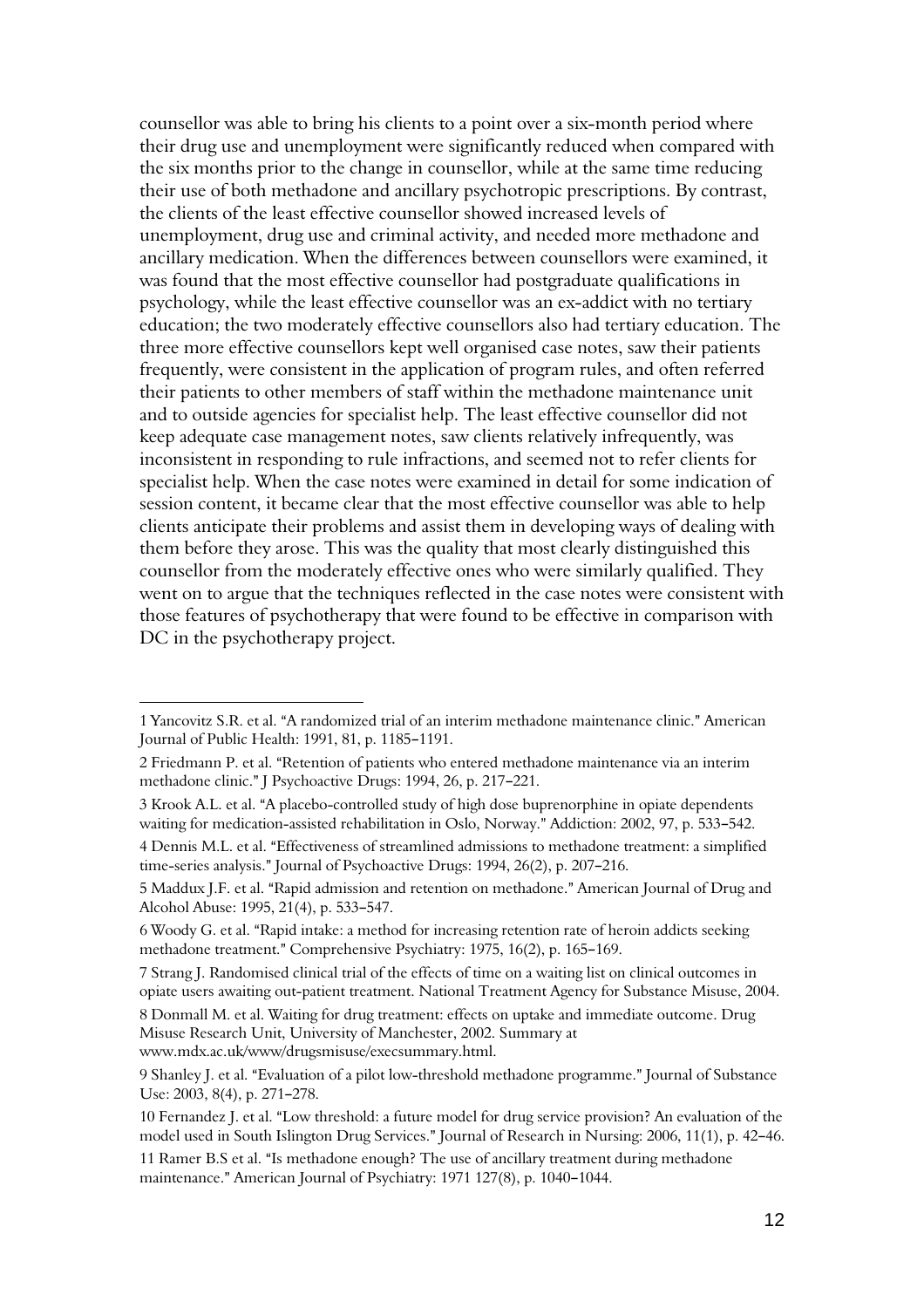12 McLellan A.T. et al. The effects of psychosocial services in substance abuse treatment. Journal of the American Medical Association: 1993, 269(15), 1953-1959.

13 Kraft M.K., Rothbard A.B., Hadley T.R., et al. "Are supplementary services provided during methadone maintenance really cost-effective?" American Journal of Psychiatry: 1997, 154, p. 1214-1219.

l

14 Saxon A.J. et al. "Pre-treatment characteristics, program philosophy and level of ancillary services as predictors of methadone maintenance treatment outcome." Addiction: 1996), 91(8), p. 1197-1209.

15 McLellan A.T. et al. "Is the counselor an 'active ingredient' in substance abuse rehabilitation? An examination of treatment success among four counselors." Journal of Nervous and Mental Disease: 1988, 176 (7), p. 423-430.

16 Brands B. et al. "Changing patient characteristics with increased methadone maintenance availability." Drug and Alcohol Dependence: 2002, 66, p. 11-20.

17 Brands B. et al. "Impact of methadone program philosophy changes on early treatment outcomes." Journal of Addictive Diseases: 2003, 22(3), p. 19-38.

18 National Treatment Agency for Substance Misuse. Waiting times. Guidance notes to adult drug treatment plans 2006/07. 3 October 2005.

19 Fernandez J. et al. "Low threshold: a future model for drug service provision? An evaluation of the model used in South Islington Drug Services." Journal of Research in Nursing: 2006, 11(1), p. 42–46.

20 Strang J. Randomised clinical trial of the effects of time on a waiting list on clinical outcomes in opiate users awaiting out-patient treatment. National Treatment Agency for Substance Misuse, 2004.

21 Best D. et al. "The relative impact of waiting time and treatment entry on drug and alcohol use." Addiction Biology: 2002, 7, p. 67-74.

22 Donmall M. et al. Waiting for drug treatment: effects on uptake and immediate outcome. Drug Misuse Research Unit, University of Manchester, 2002. Summary at www.mdx.ac.uk/www/drugsmisuse/execsummary.html.

23 Shanley J. et al. "Evaluation of a pilot low-threshold methadone programme." Journal of Substance Use: 2003, 8(4), p. 271-278.

24 Jones M., Jones S., Connolly M. "Asking around: the theory and practice of user consultation." Druglink: March/April 1998, p. 14-17. 504 drug service users were asked to list the services most helpful in meeting their needs. Of those who mentioned counselling as a need to be met (108 from 420 – the largest single category of needs) 18 mentioned DDUs as among the top five services meeting these needs compared to 56 mentioning street agencies. Among those who had stayed drug free for at least a month, the highest proportion (26%) mentioned counselling/support as what helped them do it compared to 16% methadone.

25 Glasscote R. et al. The treatment of drug abuse: programs, problems, prospects. Washington, DC: Joint Information Service, 1972. See p. 127-151.

26 Ramer B.S et al. "Is methadone enough? The use of ancillary treatment during methadone maintenance." American Journal of Psychiatry: 1971 127(8), p. 1040-1044.

27 Yancovitz S.R. et al. "A randomized trial of an interim methadone maintenance clinic." American Journal of Public Health: 1991, 81, p. 1185-1191.

28 Friedmann P. et al. "Retention of patients who entered methadone maintenance via an interim methadone clinic." J Psychoactive Drugs: 1994, 26, p. 217-221.

29 Krook A.L. et al. "A placebo-controlled study of high dose buprenorphine in opiate dependents waiting for medication-assisted rehabilitation in Oslo, Norway." Addiction: 2002, 97, p. 533-542.

30 Dennis M.L. et al. AEffectiveness of streamlined admissions to methadone treatment: a simplified time-series analysis." Journal of Psychoactive Drugs:  $1994$ ,  $26(2)$ , p.  $207-216$ .

31 Maddux J.F. et al. "Rapid admission and retention on methadone." American Journal of Drug and Alcohol Abuse: 1995, 21(4), p. 533-547.

32 Woody G. et al. "Rapid intake: a method for increasing retention rate of heroin addicts seeking methadone treatment." Comprehensive Psychiatry: 1975, 16(2), p. 165-169.

33 This not explicitly stated but the authors attribute the result to patients having effectively to decide